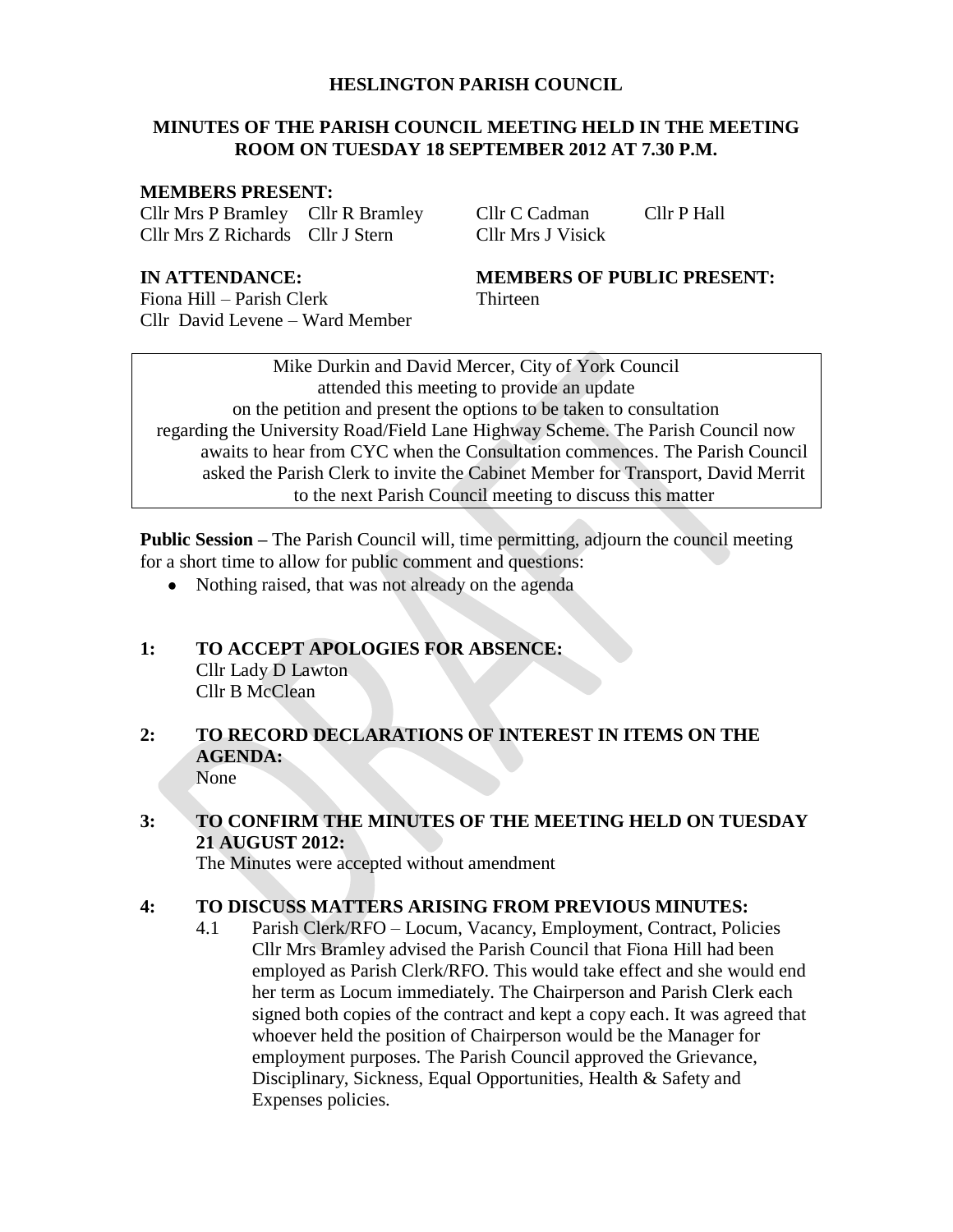| 4.2  | <b>CYC</b> Electronic Planning                                             |
|------|----------------------------------------------------------------------------|
|      | The Parish Clerk had circulated an email from Tracy Wallis, CYC            |
|      | Scrutiny Officer, which had the notes attached from the meeting on 03      |
|      | August 2012. The Parish Council noted the content                          |
| 4.3  | Fly-posting/Banners/Planters/Litter Wheelie Bins around village            |
|      | Cllr Levene would look into this issue as the Parish Clerk had been unable |
|      | to contact Rachel Stewart, CYC recently.                                   |
| 4.4  | <b>Local Government Boundary Review</b>                                    |
|      | <b>NTR</b>                                                                 |
| 4.5  | <b>Empowerment of Town/Parish Councils</b>                                 |
|      | NTR – the Parish Council would keep a "Watching Brief", but this item      |
|      | could be removed from the list                                             |
| 4.6  | Fly-tipping heaps in gateways along Low Lane                               |
|      | These heaps had gone, so this item could be removed                        |
| 4.7  | Proposed road changes University Road/Field Lane                           |
|      | This matter was discussed at length at the beginning of this meeting.      |
| 4.8  | Tree pruning, Main Street, Heslington                                      |
|      | Harvey Lowson, CYC advised that as these trees were planted by the         |
|      | Parish Council they were responsible for pruning them. The Parish Clerk    |
|      | was asked to obtain a quote for this work.                                 |
| 4.9  | Recent Flooding in the Village - Boss lane, Main Street, School Lane,      |
|      | <b>Field Lane</b>                                                          |
|      | This had caused terrible problems during the recent downpours. The         |
|      | gullies were blocked and the drainage was in a poor state. Cllr Mrs        |
|      | Bramley had spoken to Martin Horner, CYC who acknowledged the              |
|      | issues, but was unable to offer an immediate solution due to lack of       |
|      | funding. Cllr Levene would speak to the relevant CYC departments to try    |
|      | and put together a capital bid.                                            |
| 4.10 | Cycle track along University Road                                          |
|      | Cllr Levene advised that the footpath No. 16 had been moved up the         |
|      | ranking due to points increased following a review.                        |
|      |                                                                            |

# **5. TO DISCUSS, IF NECESSARY, LONG-STANDING MATTERS:**

- 5.1 Highway Matters NTR
- 5.2 University of York/Campus 3/Heslington East The Parish Clerk had contacted Gordon Eastham about the ragwort and although a lot had been removed, there was still a lot left.
- 5.3 Elvington NTR
- 5.4 Heslington Village Website NTR
- 5.5 Parish Newsletter Cllr McClean intends to prepare a draft for the October 2012 meeting.

#### **6: TO RECEIVE ANY MATTERS RAISED BY MEMBERS OF PUBLIC:** David Murray reported that the shed roof was in need of attention, so the Parish Clerk would find someone to deal with this.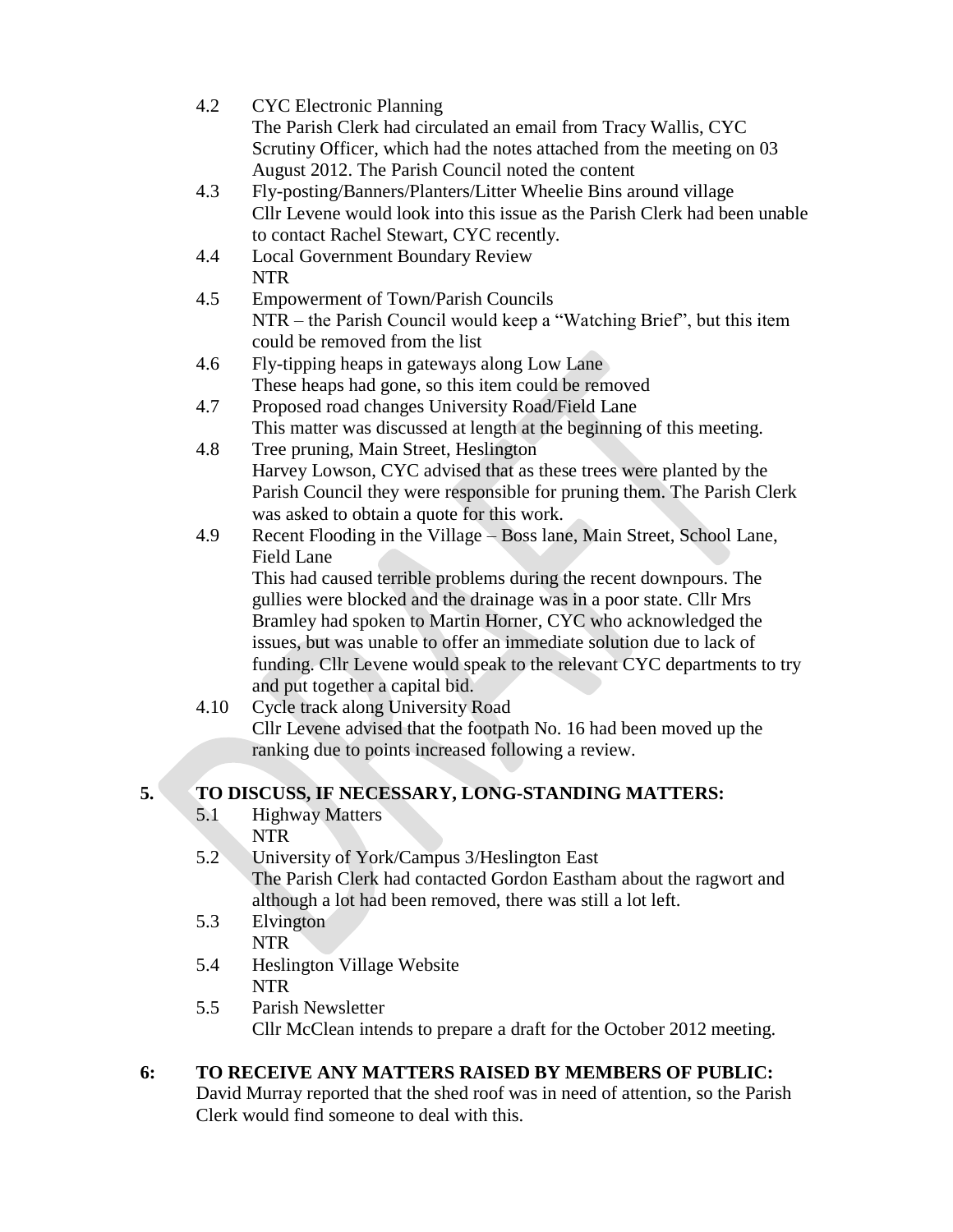# **7: TO REPORT AND MAKE RELEVANT RECOMMENDATIONS ON NEW PLANNING APPLICATIONS:**

| Letter A: | We support the application |  |
|-----------|----------------------------|--|
|           |                            |  |

*Letter B: We have no objections*<br>*Letter C: We do not object but w* 

*Letter C: We do not object but wish to make comments or seek safeguards as set out overleaf*

We object on the planning grounds set out overleaf

7.1 12/02651/FUL University of York

The Parish Clerk was asked to write and object to this applications as the raison d'état of this site was the park atmosphere of Campus One, so there would be no more substantial development, so this goes completely against this

7.2 12/02661/NONMAT University of York

The Parish Clerk was asked to write to CYC and advise that the Parish Council has no objections to this application.

7.3 12/02778/TCA The Lodge Residential Home

The Parish Clerk was asked to write to CYC and advise that the Parish Council has no objections to this application.

# **8: TO REPORT PLANNING DECISIONS BY CITY OF YORK COUNCIL:** None

# **9: TO RECEIVE REPORTS FROM REPRESENTATIVES OF FOLLOWING OUTSIDE BODIES:**

- 9.1 Ward Cllr David Levene - had completed funding to Sportsfield
- 9.2 North Yorkshire Police Jon-Mark Buchanan NTR
- 9.3 Yorkshire Local Councils Association NTR – next York Branch Meeting would be Thursday 04 October 2012
- 9.4 Heslington East Community Forum NTR – next meeting 24Sep12, venue TBC and some Cllrs hope to attend
- 9.5 Good Neighbourhood Forum NTR – next meeting 26Sep12 and Cllrs Bramley & Hall hoped to attend
- 9.6 Ouse and Derwent Drainage Board
- NTR
- 9.7 Sportsfield NTR
- 9.8 York Environment Forum NTR
- 9.9 Alms Houses NTR
- 9.10 Elvington NTR
- 9.11 The Meeting Room NTR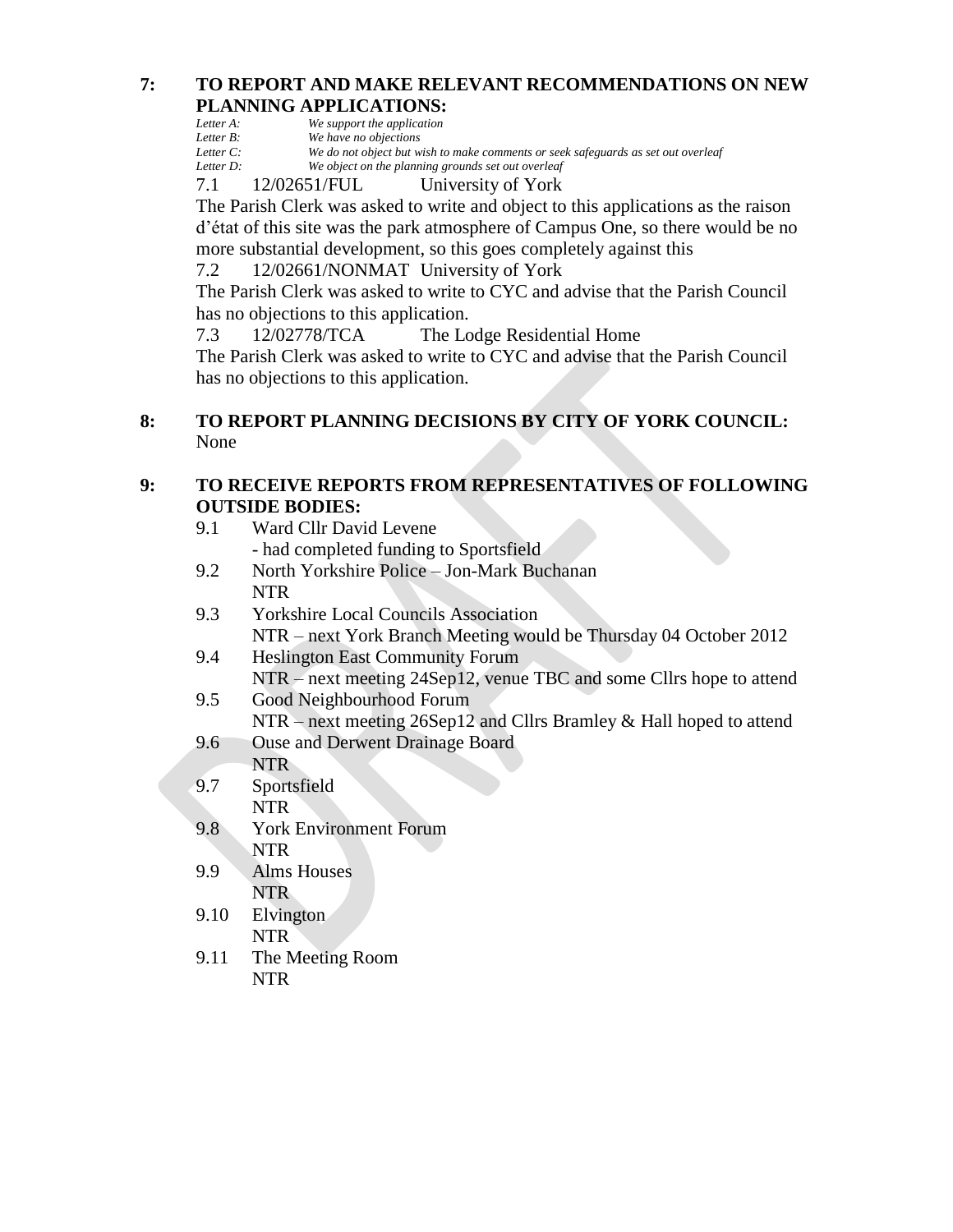# **10: TO REPORT ANY NEW CORRESPONDENCE RECEIVED BY THE COUNCIL:**

- The Parish Clerk had circulated copies of the CYC Register of Interests form, which Parish Councillors were requested to complete and return to CYC
- The Audit Commission had confirmed that the external audit for 2012/3 onwards would be Littlejohn LLP
- Baroness Ashar had introduced herself via Valerie Foote to the Parish Council and the Parish Clerk was asked to write to her asking what the implications of the Localism Act were on Parish Councils
- CYC had written appealing for sites
- 12 School Lane (semi-detached) last year was rented to 8 unrelated students and there had been related complaint issues reported to CYC & University. The garage has just been converted for a ninth student. The Parish Clerk was asked to write to Cllr Levene.

# **11: TO REPORT MATTERS RAISED BY MEMBERS:** None

# **12: TO DISCUSS MATTERS RAISED BY PARISH CLERK/RESPONSIBLE FINANCIAL OFFICER:**

12.1 Bookkeeping records for year ending 31Mar13 to date The Parish Clerk circulated copies around Parish Councillors.

12.2 Internal Control Check(s)

The Parish Council did not conduct any checks this month, due to the length of the meeting.

12.3 Internal Audit Report

The Parish Clerk circulated an Action Plan showing that issues raised would be dealt with as follows:

| September-October | January-February | E |  |
|-------------------|------------------|---|--|
| October-November  | February-March   |   |  |
| November-December | March-April      |   |  |
| December-January  | April-May        |   |  |
|                   |                  |   |  |

12.4 Road verge grass cutting contract

The Parish Clerk would prepare something for the October 2012 meeting

12.5 Matters raised with/by Yorkshire Local councils Association (YLCA) NTR

12.6 Asset Register

The Parish Clerk would prepare something for the October 2012 meeting 12.7 Quality Parish Council Scheme

| $22.7$ $\sqrt{2}$ $\sqrt{2}$ $\sqrt{2}$ $\sqrt{2}$ $\sqrt{2}$ $\sqrt{2}$ $\sqrt{2}$ $\sqrt{2}$ $\sqrt{2}$ $\sqrt{2}$ $\sqrt{2}$ $\sqrt{2}$ $\sqrt{2}$ $\sqrt{2}$ $\sqrt{2}$ $\sqrt{2}$ $\sqrt{2}$ $\sqrt{2}$ $\sqrt{2}$ $\sqrt{2}$ $\sqrt{2}$ $\sqrt{2}$ $\sqrt{2}$ $\sqrt{2}$ $\sqrt{2}$ $\sqrt{2}$ $\sqrt{2}$ |                                           |  |
|-----------------------------------------------------------------------------------------------------------------------------------------------------------------------------------------------------------------------------------------------------------------------------------------------------------------|-------------------------------------------|--|
| September-October                                                                                                                                                                                                                                                                                               | <b>Electorate Mandate</b>                 |  |
| October-November                                                                                                                                                                                                                                                                                                | Qualifications of the Clerk               |  |
| November-December                                                                                                                                                                                                                                                                                               | <b>Council Meetings</b>                   |  |
| December-January                                                                                                                                                                                                                                                                                                | Accounts & Annual Return                  |  |
| January-February                                                                                                                                                                                                                                                                                                | Code of Conduct & Terms and Conditions    |  |
| February-March                                                                                                                                                                                                                                                                                                  | Community and Community Engagement        |  |
| March-April                                                                                                                                                                                                                                                                                                     | Training                                  |  |
| April-May                                                                                                                                                                                                                                                                                                       | Promoting Local Democracy and Citizenship |  |
| 12.8 To approve for payment the invoices as follows:                                                                                                                                                                                                                                                            |                                           |  |
| 12.8.1 Parish Clerk Salary                                                                                                                                                                                                                                                                                      | 001464                                    |  |